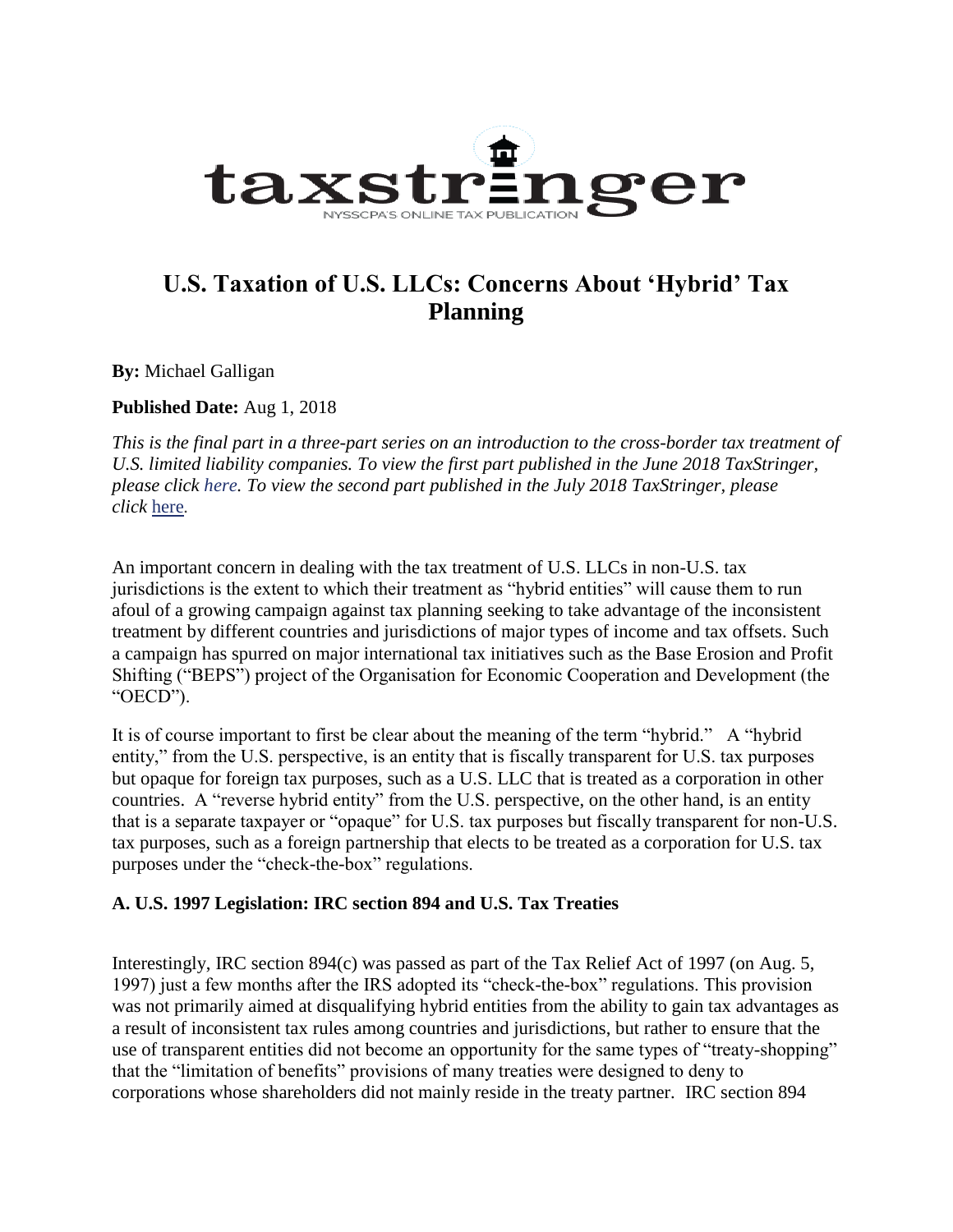prohibits a foreign person from receiving, under any income tax treaty with the United States, any reduced rate of U.S. withholding tax on an item of income derived through an entity that is treated as a partnership (or is otherwise treated as fiscally transparent) "if (A) such item is not treated for purposes of the taxation law of such foreign country as an item of income of such person, (B) the treaty does not contain a provision addressing the applicability of the treaty in the case of an item of income derived through a partnership, and (C) the foreign country does not impose tax on a distribution of such item of income from such entity to such person."

The United States has achieved amendments to U.S. income tax treaties or entered into Competent Authority Agreements that follow the principle of IRC section 894(c). These largely track the United States 2016 Model Income Tax Convention, for which Article 1(6) provides: "[f]or the purposes of this Convention, an item of income, profit or gain derived by or through an entity that is treated as wholly or partly fiscally transparent under the taxation laws of either Contracting State shall be considered to be derived by a resident of a Contracting State, *but only to the extent that the item is treated for purposes of the taxation laws of such Contracting State as the income, profit or gain of a resident*" (emphasis added). Article 3(1)(c) also expressly defines the terms "enterprise of a Contracting State" and "enterprise of the other Contracting State" to also include "an enterprise carried on by a resident of a Contracting State through an entity that is treated as fiscally transparent in that Contracting State."

It is very important to note that the recent amendments to U.S. tax treaties and certain "competent authority" agreements that track the requirements of IRC section 894(c) do not compel the foreign jurisdiction to treat the U.S. LLC as a pass-through entity under its own legislation. They may still tax the U.S. LLC as a corporation under their own rules. Thus, the risk of unexpected adverse tax results resulting from the inconsistencies between U.S. rules and non-U.S. rules about the taxation of U.S. LLCs still remains.

## **B. BEPS Action Plan No. 2**

The OECD has invested major resources into efforts to rationalize and harmonize international tax rules through its "Base Erosion and Profit Shifting" ("BEPS") Project. Action 2 of the BEPS Project is intended to develop "model treaty provisions and recommendations regarding the design of domestic rules to neutralize the tax effects of hybrid instruments and entities" (e.g., double non-taxation, double deduction, long term deferral). (See paragraph 3 in the "Introduction to Part I" of the OECD/G20 BEPS Project's "Neutralising the Effects of Hybrid Mismatch Arrangements, Action 2 – 2015 Final Report.") The BEPS Project essentially assumes that the world has a "single tax system" and that tax credits or deductions conferred by one country should always correspond to tax imposition or inclusion in another country. It therefore seeks to decrease the incidence of "mismatches" in tax outcomes that arise in respect of payments made under a hybrid financial instrument or payments made to or by a hybrid entity.

Action 2 proposes a "Primary Rule" and a "Secondary Rule" for hybrid transactions and entities. Under the Primary Rule, a country should deny a taxpayer's deduction for a payment to the extent that it is not included in the taxable income of the recipient in the counterparty jurisdiction (so-called deduction/no inclusion" or "D/NI Outcome") or it is also deductible in the counterparty jurisdiction (so-called double deduction or "DD Outcome"). Under the Secondary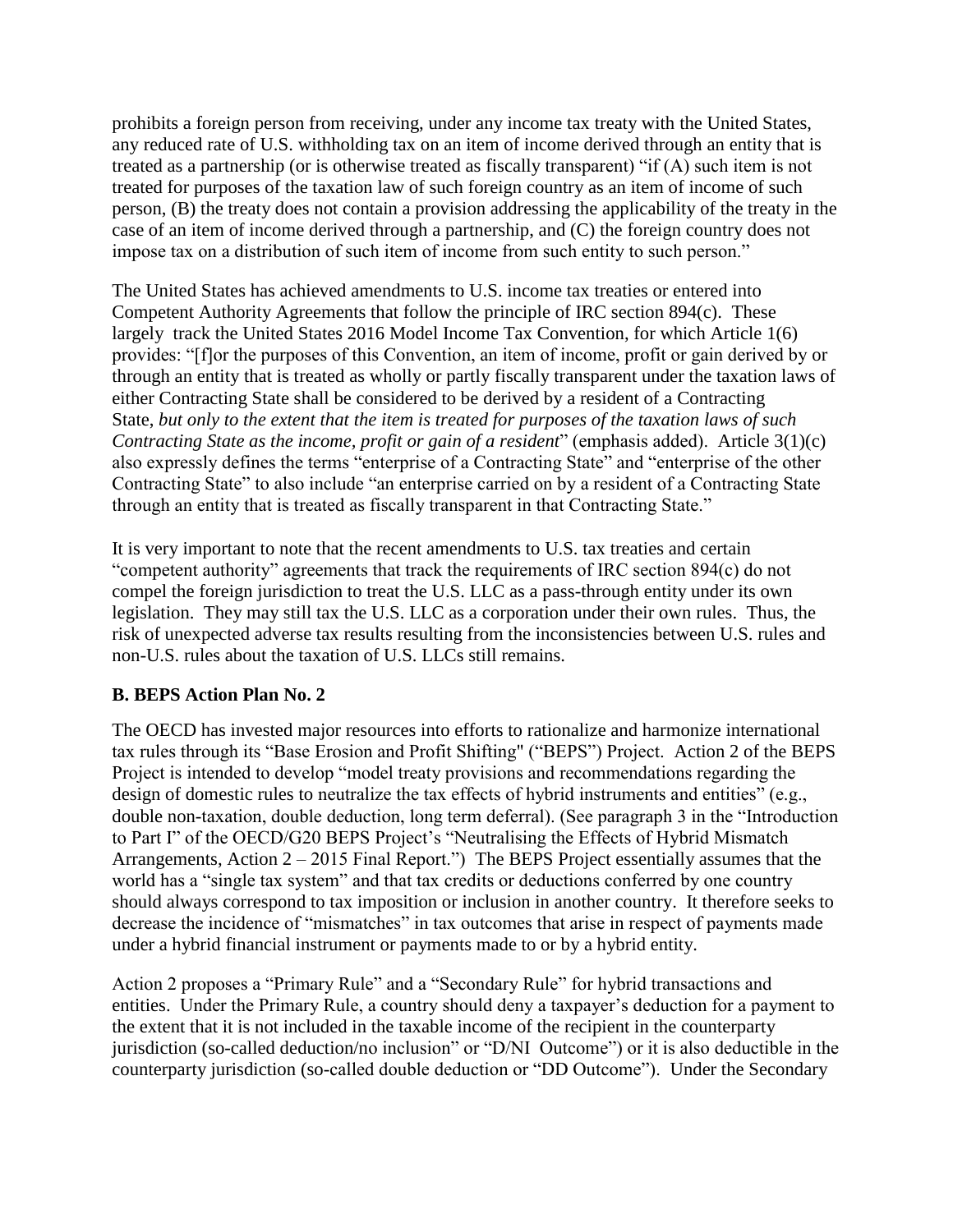or "Defensive" Rule," if the Primary Rule is not applied, then the counterparty jurisdiction should require the deductible payment to be included in income or deny the duplicate deduction.

Thus, in the example below, the Parent Company in Country A transfers funds to its Subsidiary Company in Country B. Country A considers the transfer to be a contribution by the Parent Company to the Subsidiary Corporation while Country B considers the transfer to be a loan. Payments made by the Subsidiary Company to the Parent Company are treated by Country A as a dividend eligible for a participation exemption in Country A and therefore not subject to Country A tax. Country B considers the payments to be deductible interest payments. Under the Primary Rule, Country B should deny the interest deduction for the payments by the Subsidiary Company to the Parent Company and, failing that, Country A should deny the exemption and tax the payments.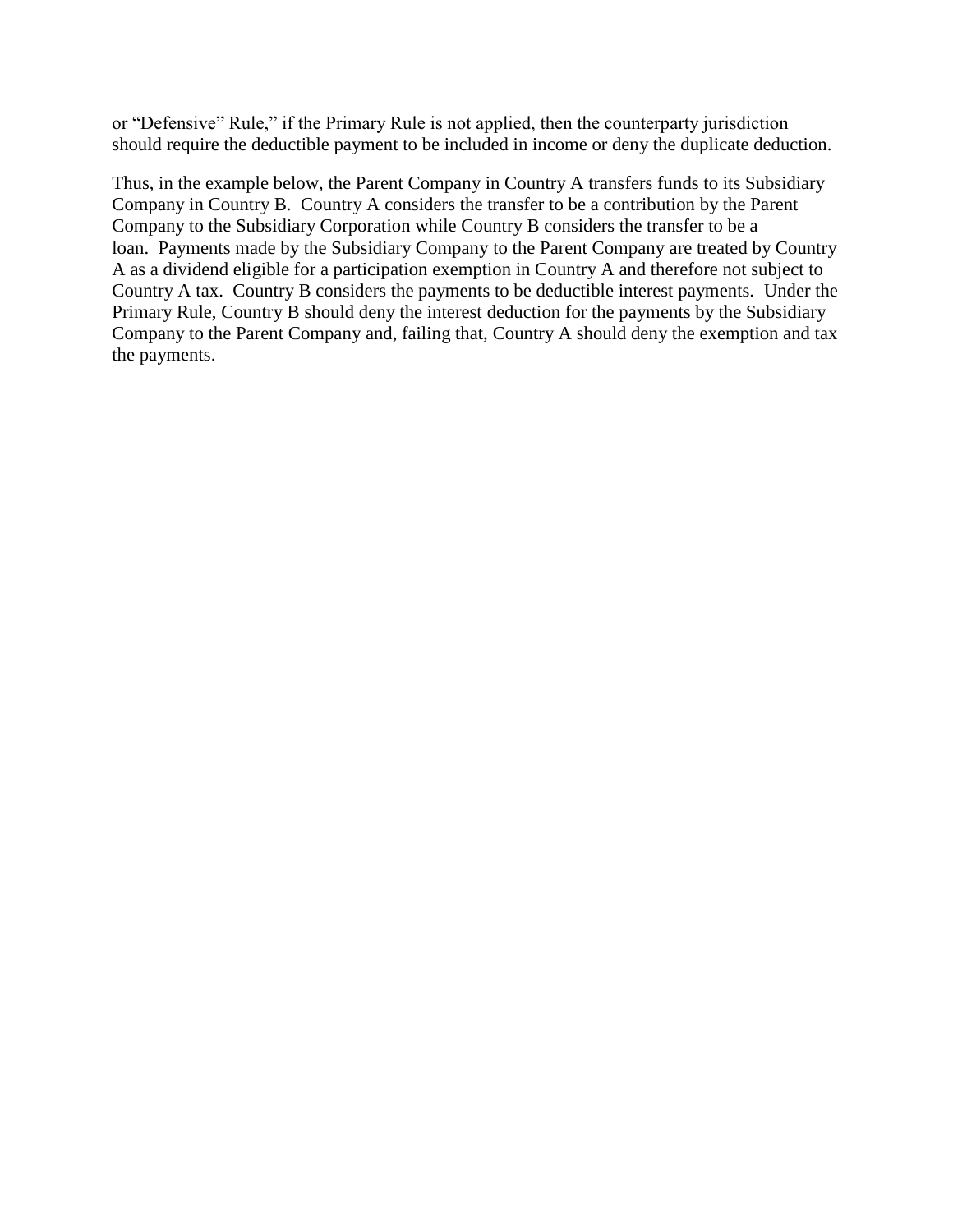

# **C. U.S. 2017 Tax Legislation – Introduction of New IRC section 267A**

IRC section 267A is a new provision enacted as part of the 2017 Tax Reform Act, which is clearly inspired by BEPS Action Plan No. 2. This provision eliminates U.S. deductions for interest and royalty payments made to any foreign related party (including foreign hybrid entities) in a hybrid transaction, where the payments are not included in the income of the foreign recipient of the payment. It does not apply to payments taxed to a U.S. shareholder of a controlled foreign corporation. It applies to reverse hybrids" as well as to "hybrids" but does not appear to address payments made by foreign related parties to U.S. persons or entities not subject to U.S. taxation. Here is an example: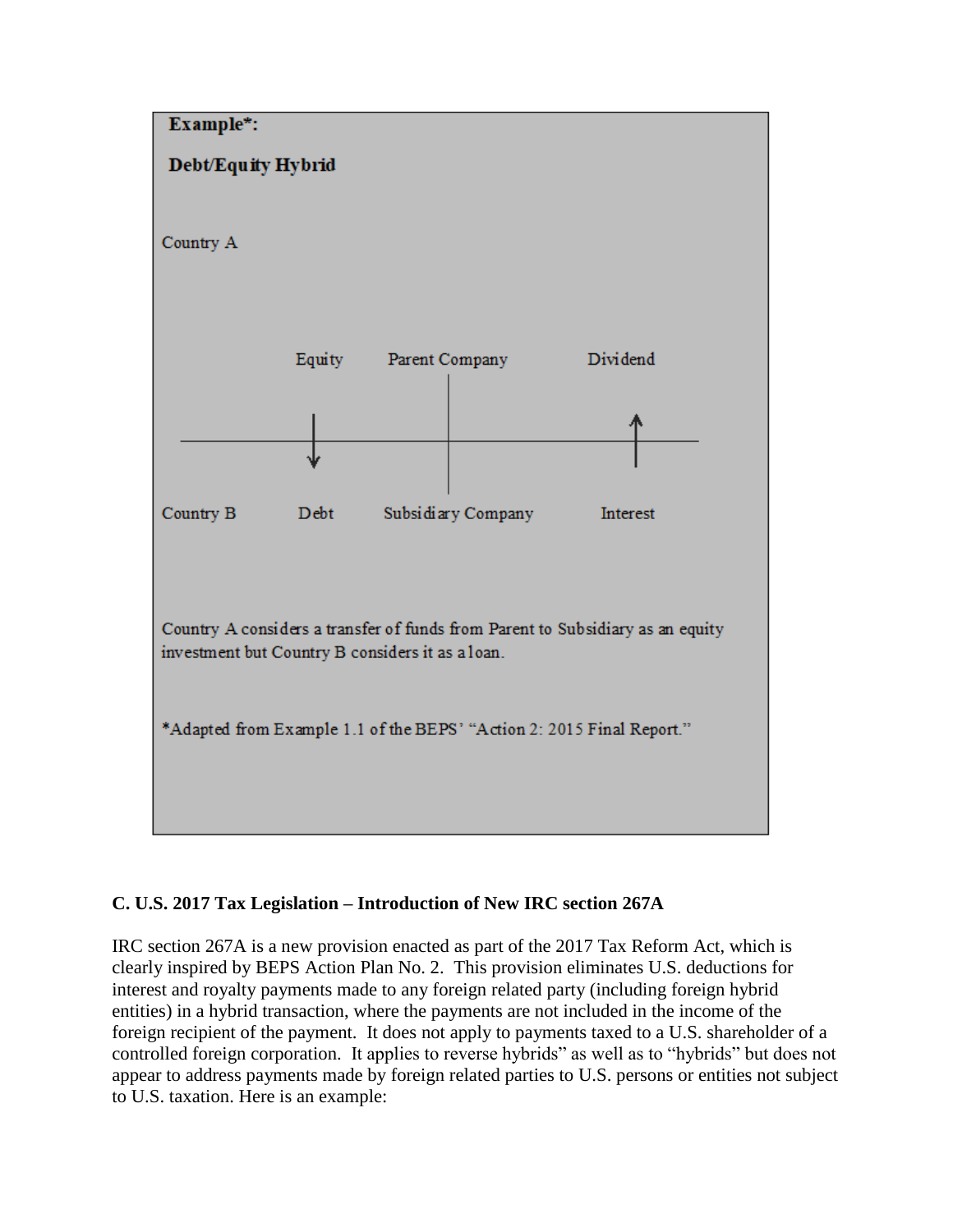

Suppose (1) a Foreign Parent Company contributes capital to a U.S. Subsidiary Holding LLC and (2) the U.S. Subsidiary Holding LLC in turn lends the same funds to its U.S. Subsidiary Operating Company. The U.S. Subsidiary Holding LLC is a hybrid entity because it is disregarded in the United States, even though the foreign country may consider it as a separate or "opaque" entity. From the U.S. tax perspective, the interest payments made by the U.S. Subsidiary Operating Company are treated as if they were made directly to the Foreign Parent Company and would, at least prior to the enactment of new IRC section 267A, be considered deductible. Assume, from the Foreign Parent Company's perspective, that the interest payments are treated as dividend payments from the U.S. Subsidiary Holding LLC to the Foreign Parent Company that are eligible for a participation exemption and therefore not subject to tax in the Foreign Parent Company's jurisdiction. Assume also that there is no U.S. withholding tax on interest payments by the U.S. Subsidiary Operating Company effectively to the Foreign Parent Company because of an exemption provision in the income tax treaty between the United States and the Foreign Parent's jurisdiction. Any deduction by the U.S. Subsidiary Operating Company for interest payments made effectively to the Foreign Parent Company should be denied pursuant to new IRC section 267A, because neither the U.S. Subsidiary Holding LLC nor the Foreign Parent Company are paying tax on these payments. (Even if the Foreign Parent Company were also to consider the U.S. Subsidiary Holding LLC as a pass-through, a deduction should still be